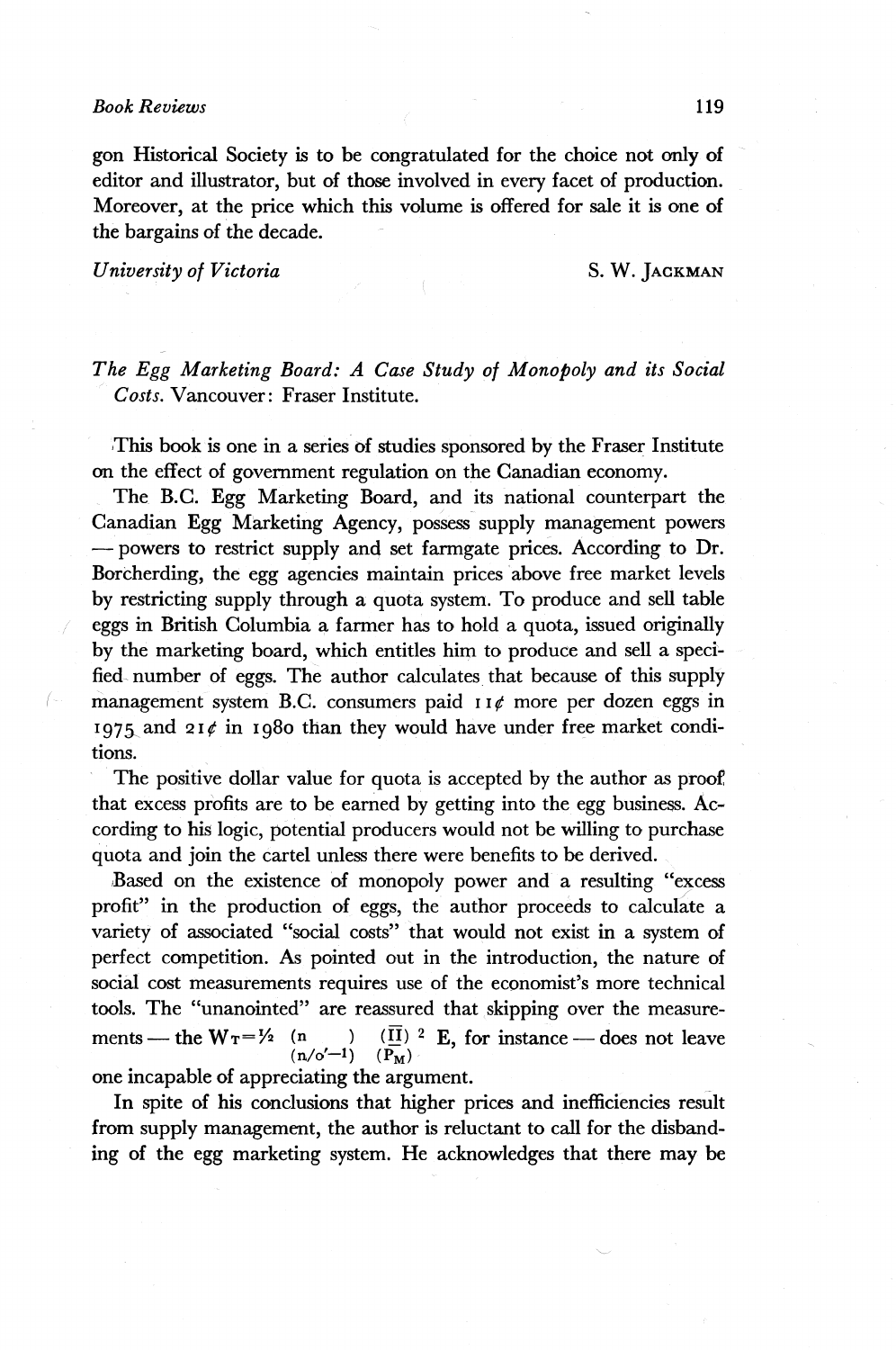values which cannot be assessed using the economist's cost/benefit analysis.

The writer, one of the unanointed, found it impossible to follow the specific calculations, but remained uncomfortable with them. An evaluation of the quantitative analysis by interested economists, preferably of a different school of thought from the one the Fraser Institute is associated with, would be helpful.

(The egg marketing system under a supply management scheme with price setting and quota allocation powers is less than a free market. The question is why the Fraser Institute has chosen to focus on the farm sector, the egg marketing board in this study and the milk board in another. What about the farmer's suppliers, and his customers?

As early as 1939 a Royal Commission on Price Spreads concluded farmers were being exploited because of the corporate concentration in the secondary sector of the food industry. There are less than a dozen corporate giants which effectively control processing, distribution and retailing in Canada's food industry. Marketing boards represent farmers' efforts to add a certain amount of balance to the less than perfectly competitive market they must operate in. Without marketing boards and this is where the "all other things being equal" logic of the economist's perfect competition model has to be seriously questioned — there is no reason to assume, as the author does, that a more efficient seventy egg producers would exist in the province. Without political sanctions why should we not expect consolidation to occur until the structure of the farm sector matches that of the secondary? The author applauds Britain as a case where an egg marketing board was disbanded because of consumer pressures. He fails to explain to the reader that 15,000 British producers were forced out of business, a few giants became larger, and the price of eggs did not fall.

Perhaps the most serious question raised by this work is a broader one than whether marketing boards are good or bad. The Fraser Institute is a self-proclaimed member of a particular school of economic thought, that of Milton Friedman. The study does not purport to be an unopinionated, value-free piece of social science. However, the Fraser Institute claims to have published it in the interests of public education. According to the author, once consumers appreciate the costs of marketing boards they will be in a better position to decide whether they are willing to continue to pay these costs. Before a consumer is asked to make a decision, however, it is only fair that he or she be made aware of the benefits of marketing boards. This dilemma is not the worry of the social scientist